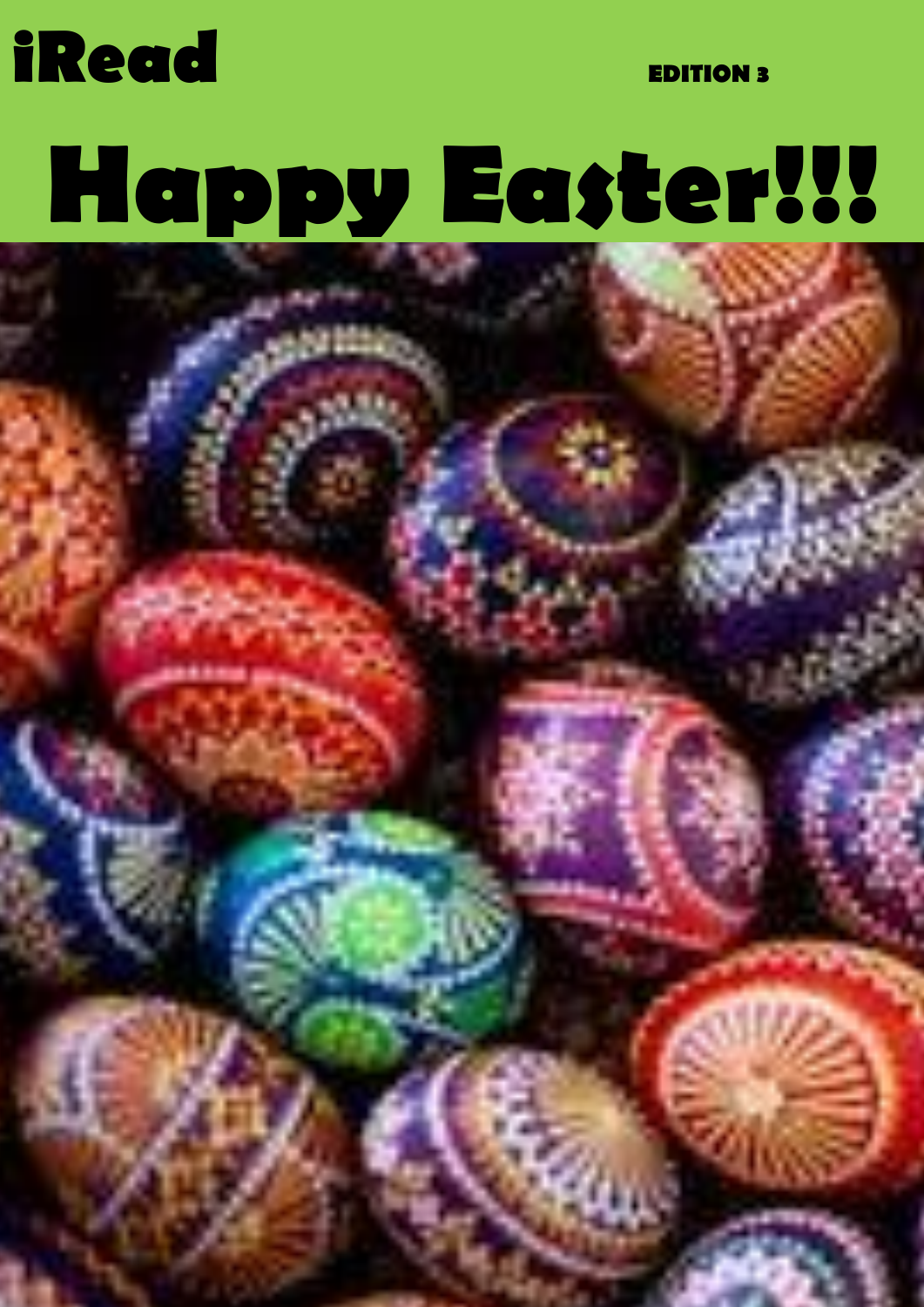

Hello and welcome to the Easter edition of iRead. This month, it includes lots of fun things: riddles, jokes, exciting interviews, word searches, a crossword, spot the differences, book of the month and our new features Who on Earth, Miller's Maze, Text Detective, Where's Miller? and Why do we like our pets? As in every edition, don't forget to search for Miller!



The full iRead team, and it's still growing…….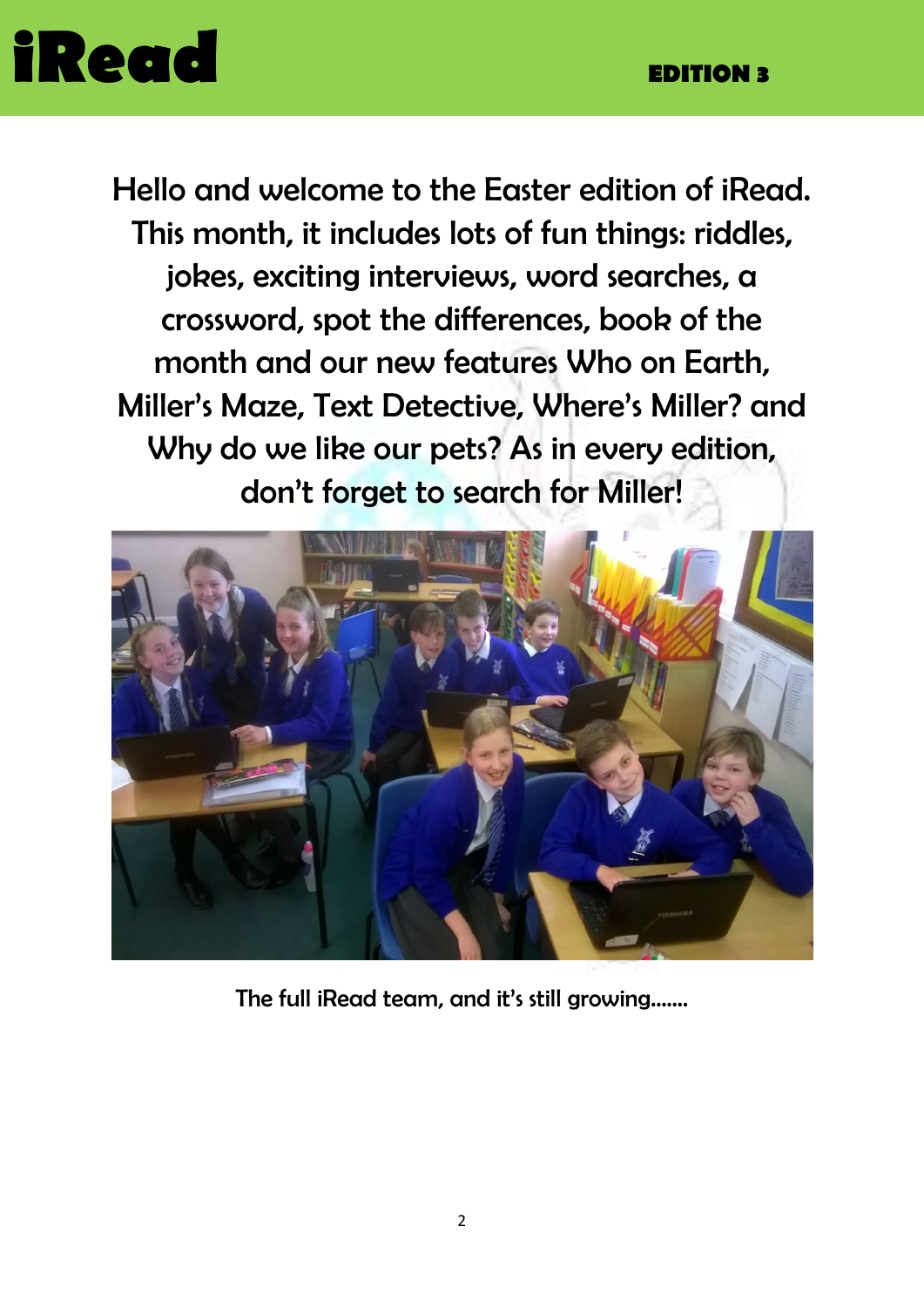



How carefully have you been reading?

It's time to find out in Text Detective!

- 1) Who was the author in 'Who on Earth'?
- 2) Name two of the new features in this edition.
- 3) What was the book of the month?
- 4) Which bunny was the match to the bunny in the box?
- 5) How many differences could you spot on the Easter bunny?
- 6) How many riddles were on the reading riddles page?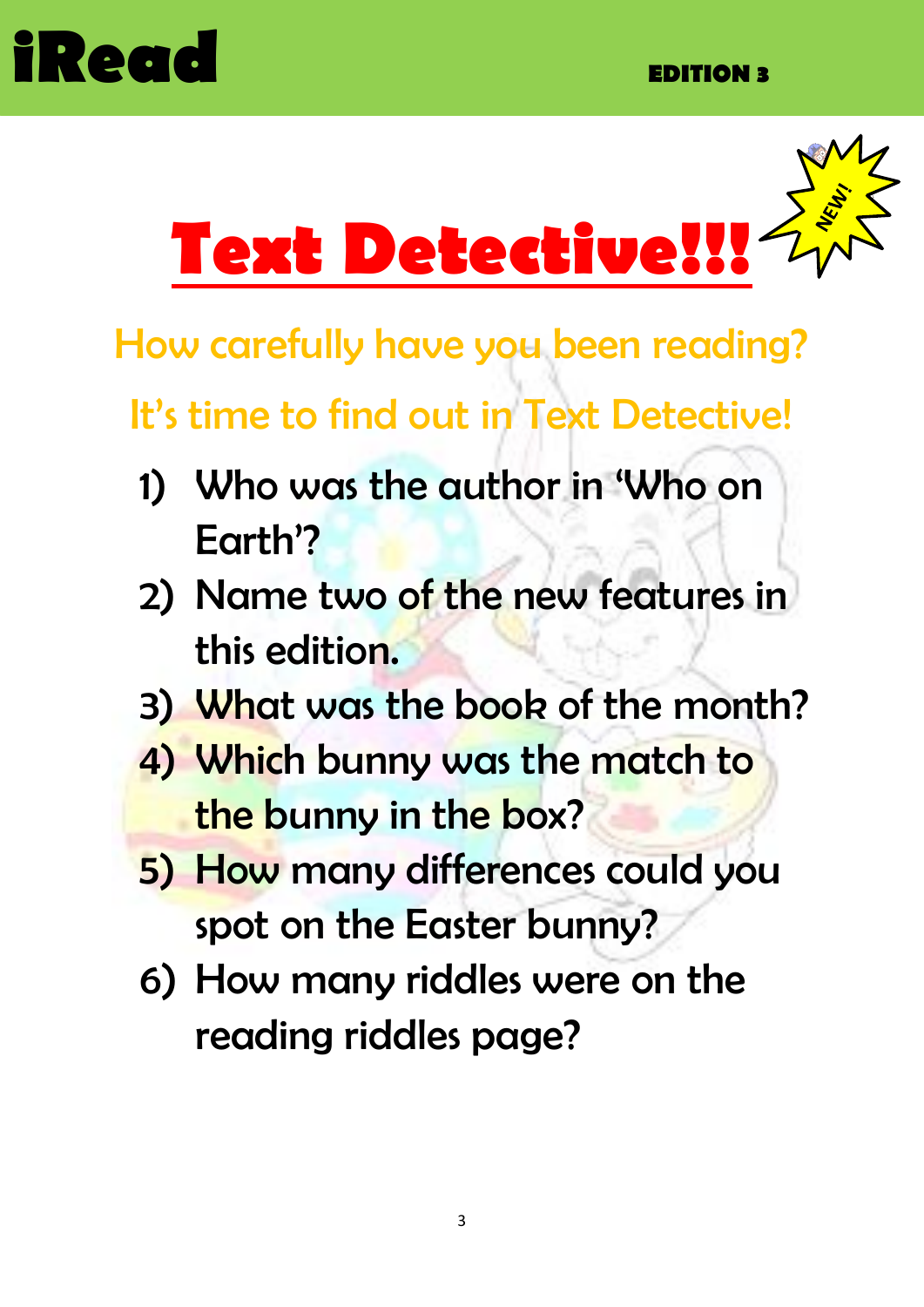#### **THE FANTASTIC FOOTBALLERS FROM YEAR 6**

In the past three to four weeks around ten year sixes have taken part in a football tournament, which we won (obviously!). All of the determined players did a very good job and played brilliantly. Every player performed well at some point- from last minute saves to scoring screamers from far out.

The scores …

Meir Heath Academy 2-0 St Peters

Meir Heath Academy 2-1 Forsbrook (close one)

Meir Heath Academy 4-0 William Amory

Meir Heath Academy 3-0 Fulford

Next stage (new league, same teams)

Meir Heath Academy 1-0 William Amory

Meir Heath Academy 3-1 Forsbrook

CHAMPIONS!!!!! They didn't lose a game - scoring fifteen goals in total and conceding only two.

Here are some interviews from some of the players…

JAKE HOLDEN:

Where did you play in the tournament?

Answer: Striber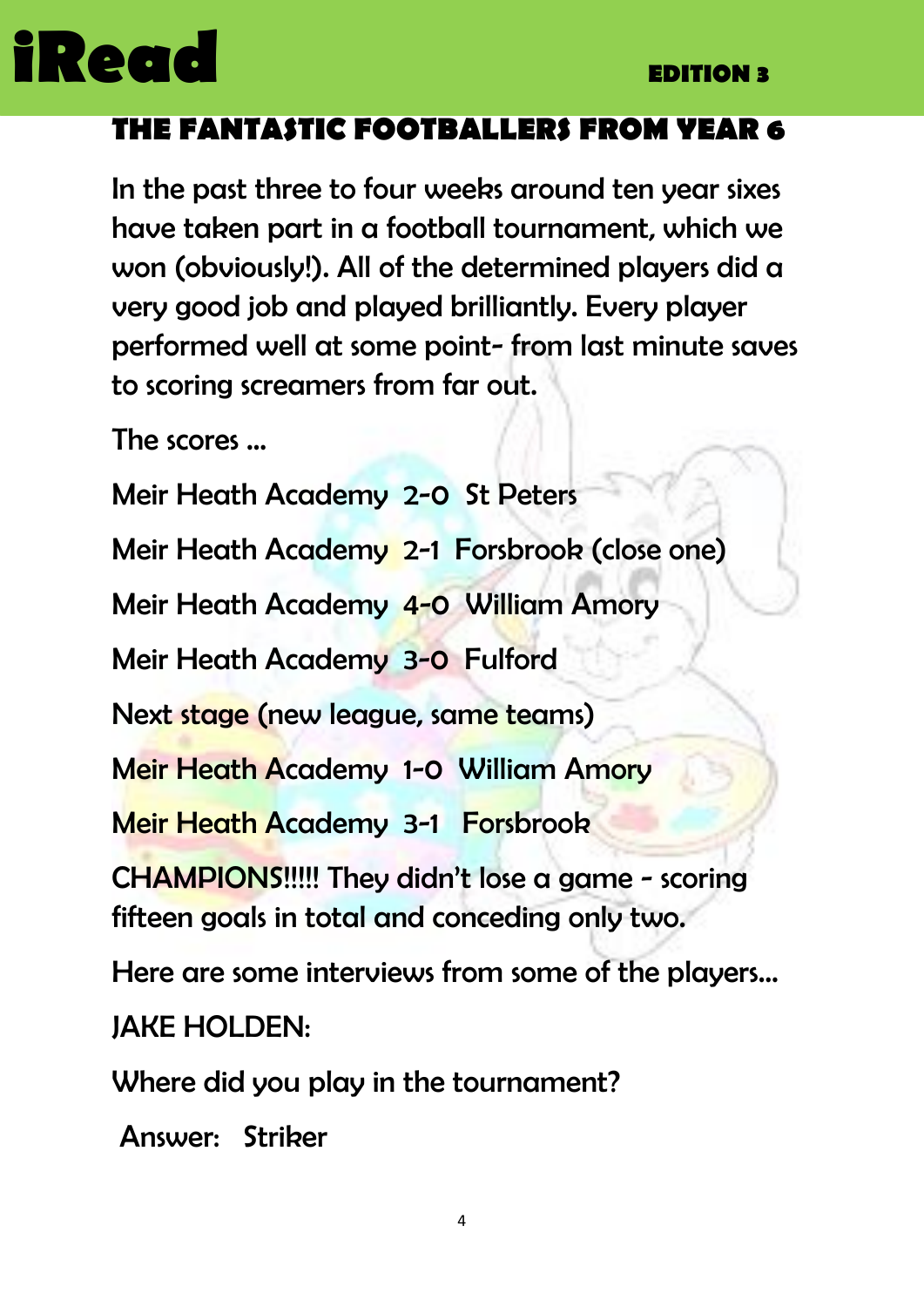

Have you played in any other football tournaments with the school?

Answer: Yes, one other one.

MAX POVEY:

What was your favourite game that you played?

Answer: The last game against Forsbrook.

Was anyone there to watch?

Answer: Yes, my grandad

How did you feel when you won?

Answer: Happy, shocked and exhausted.

The league champions…

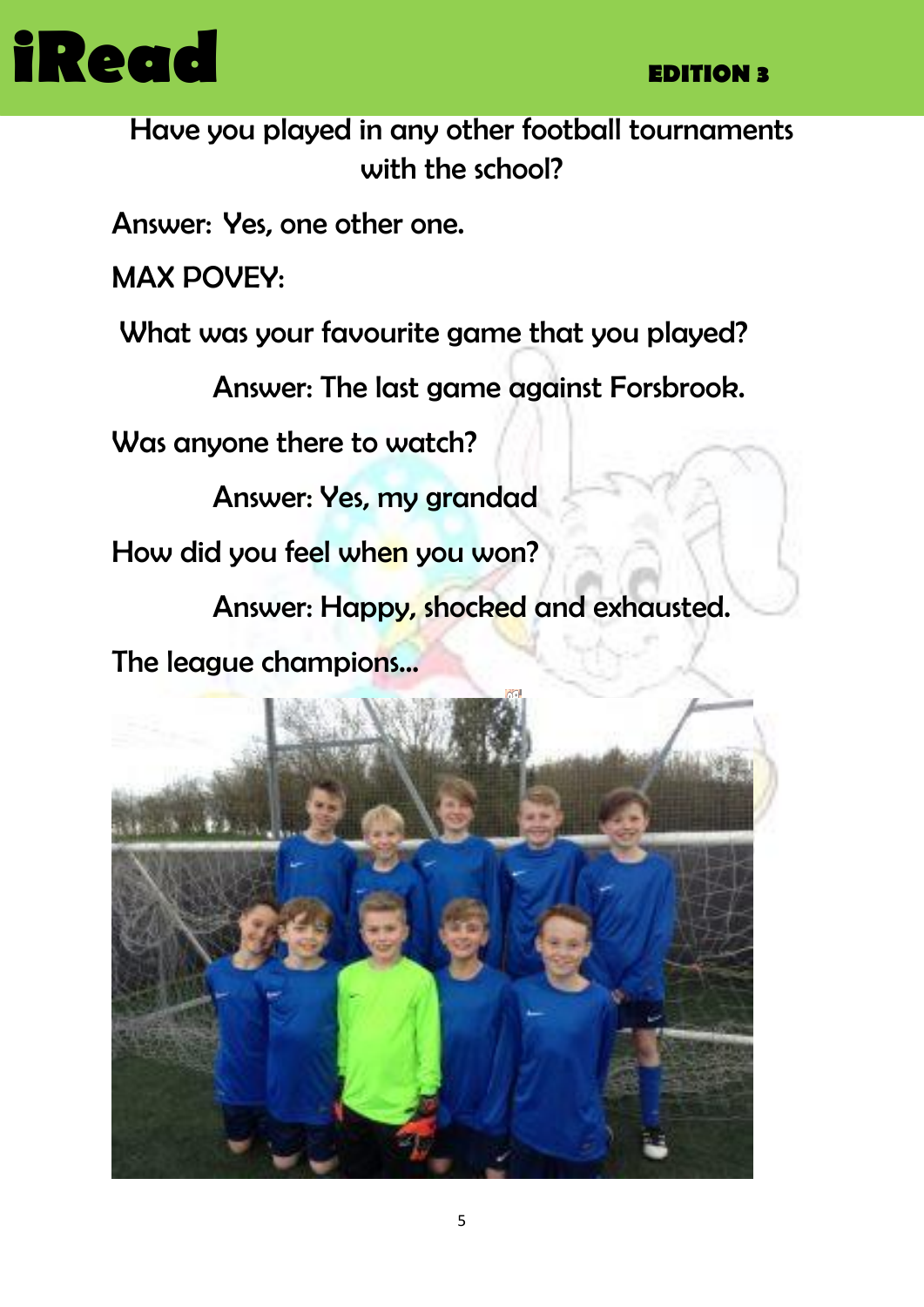#### **SUMMARY**

The wins didn't come easy; but what did, was finding a good team. Some of the lads stuck to an area and some didn't. All of the squad each played in an important position; here is the team…

The goalkeeper, Jacob M, made two cracking saves in the final game against Forsbrook. There is no point in having a goalkeeper if there is no defence. The defenders were Jack L, Finley K and various midfielders also filled in. Here is all of the team: Jacob M, Jack L, Finley K ,Max P, Christian W, Kieran L ,one of the feature writers, Noah D, Cameron T, Jake H and Callum P. But if any one of these hadn't participated, the team would not have become the undefeated champions. Vitally, they also would not have succeeded without their magnificent coach, manager, kit organiser etc. etc. - Mr Wilkinson!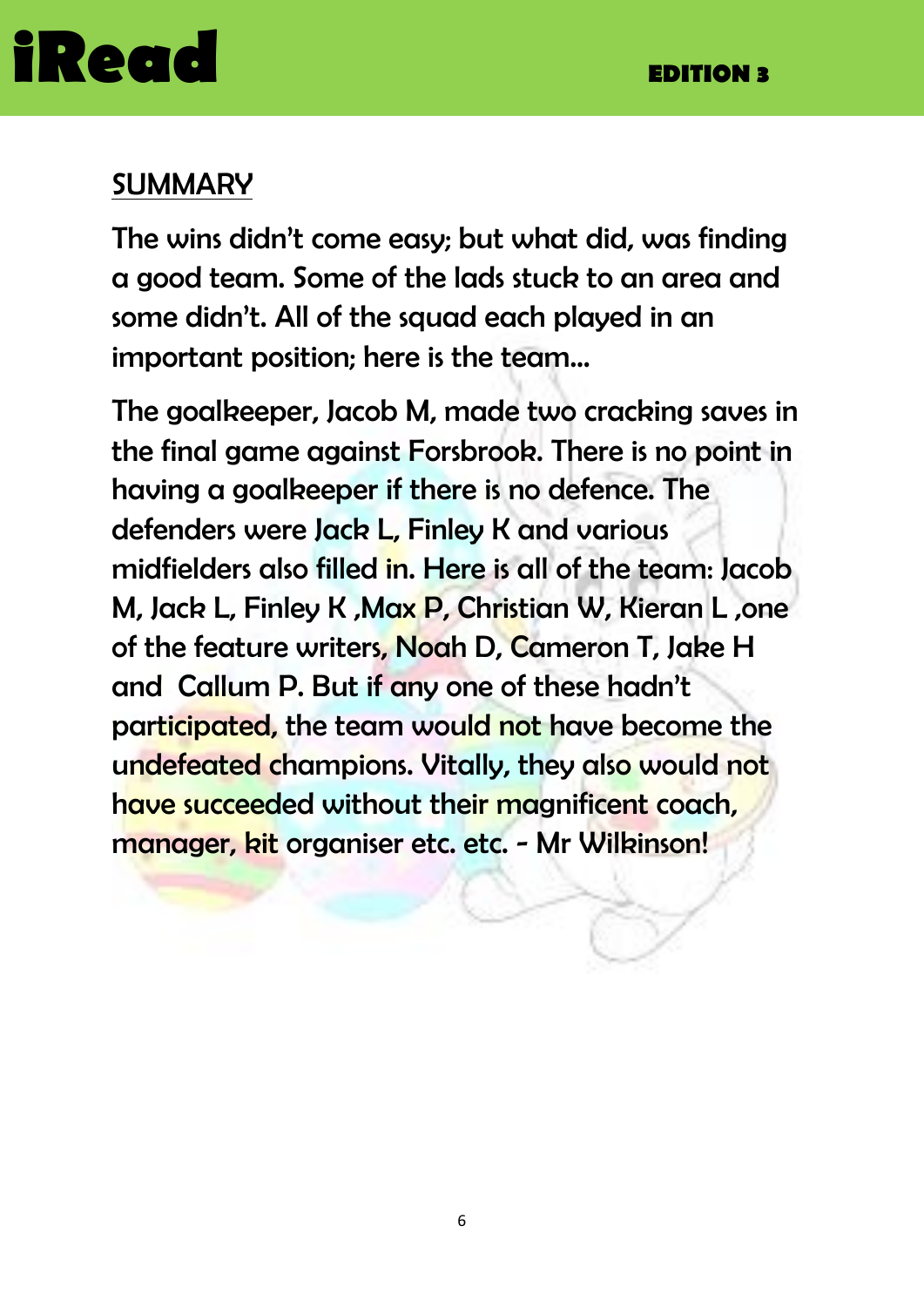#### **Why do we love our pets so much?**

**Many people love their pets. Owners across the UK adore them so much that they even decide to keep exotic ones. Most pet owners would find this extremely unusual and so might you. During 2016, in the UK, the population of our furry (or not so furry) friends was 57 MILLION- and that population is still growing! Although this may seem a lot only "thousands" of these are exotic. We decided to go around Meir Heath Academy and put our pet lovers to the test.**



**Thea Gray-Y60**

**"My rabbit, which is called Pepsi, is very cute. He is very cuddly but sometimes bites."**

#### **Finn Maskery-RL**

**"I have two dogs called Potter and Suki and I love them because they are playful."**

**Kaitlyn Baughen-Y6M**

**"I have a horse called Poise. I like him because I enjoy riding him."**

**Carrie Donnison-Y1S**

**"I have a fish called Bob. I like him because he keeps me company."**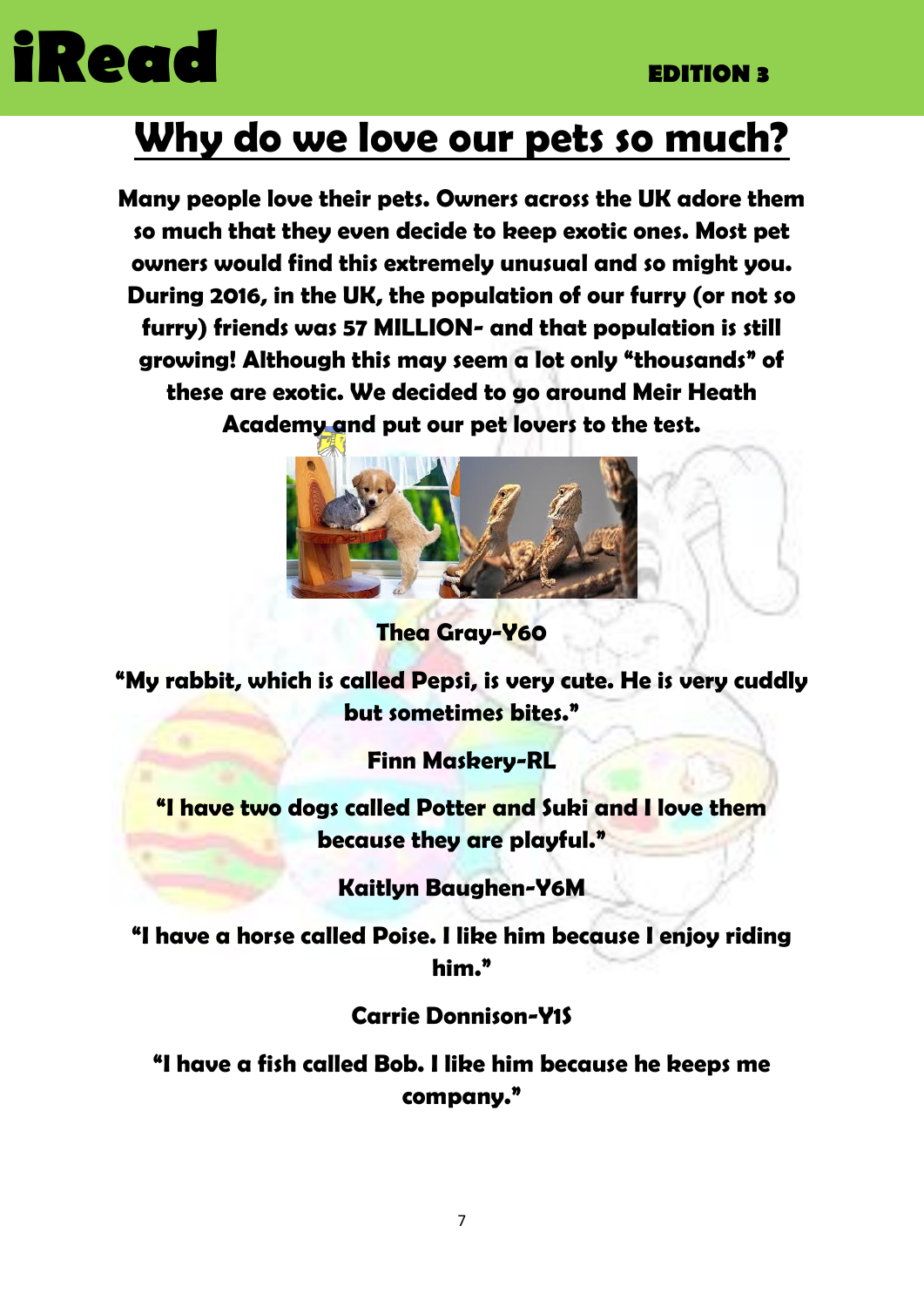**On the other hand, some people like more exotic pets. Yes you heard me right! Nowadays it's not just zoos which keep the potentially dangerous animals. You may be able to find one in your own neighbourhood too! Just over 100 councils across the UK have given out licences for keeping more "unusual" pets at** 

**home. Pet owners now want something more, something unique to help them stand out from others. When some hear "exotic" they think wild and dangerous. Exotic actually refers to a species that is not state laws regarding private ownership of exotic animals. At Meir Heath Academy, our own daring owner has stepped up to tell us about his pet SNAKE. (Gulp…)**

#### **Jensen Hackney-Y6M**

**"At first when I got my snake, which is called Rosie, out of the cage it made a bracelet around my wrist. I was amazed to see this for the first time and I was very lucky because this snake was mine. Rosie is a Royal Ball Python and is a mix of brown and white. When I first had it downstairs everyone who came to my house got extremely scared, but now my friends and family are used to it. In year 2, I brought Rosie into school and some people were even scared to look at it. At first, she was quite small-probably around 30cm- but now she is just coming up to 1 metre! I got Rosie when I was 7 and she used to be my little brother's pet . Now, my whole family take it in turns to feed and look after it. I love my snake because it doesn't bother me and it is cool to tell everyone about."**

**Which one do you prefer???**

**Written by:**

#### **Alana Ballone and Tia Walford**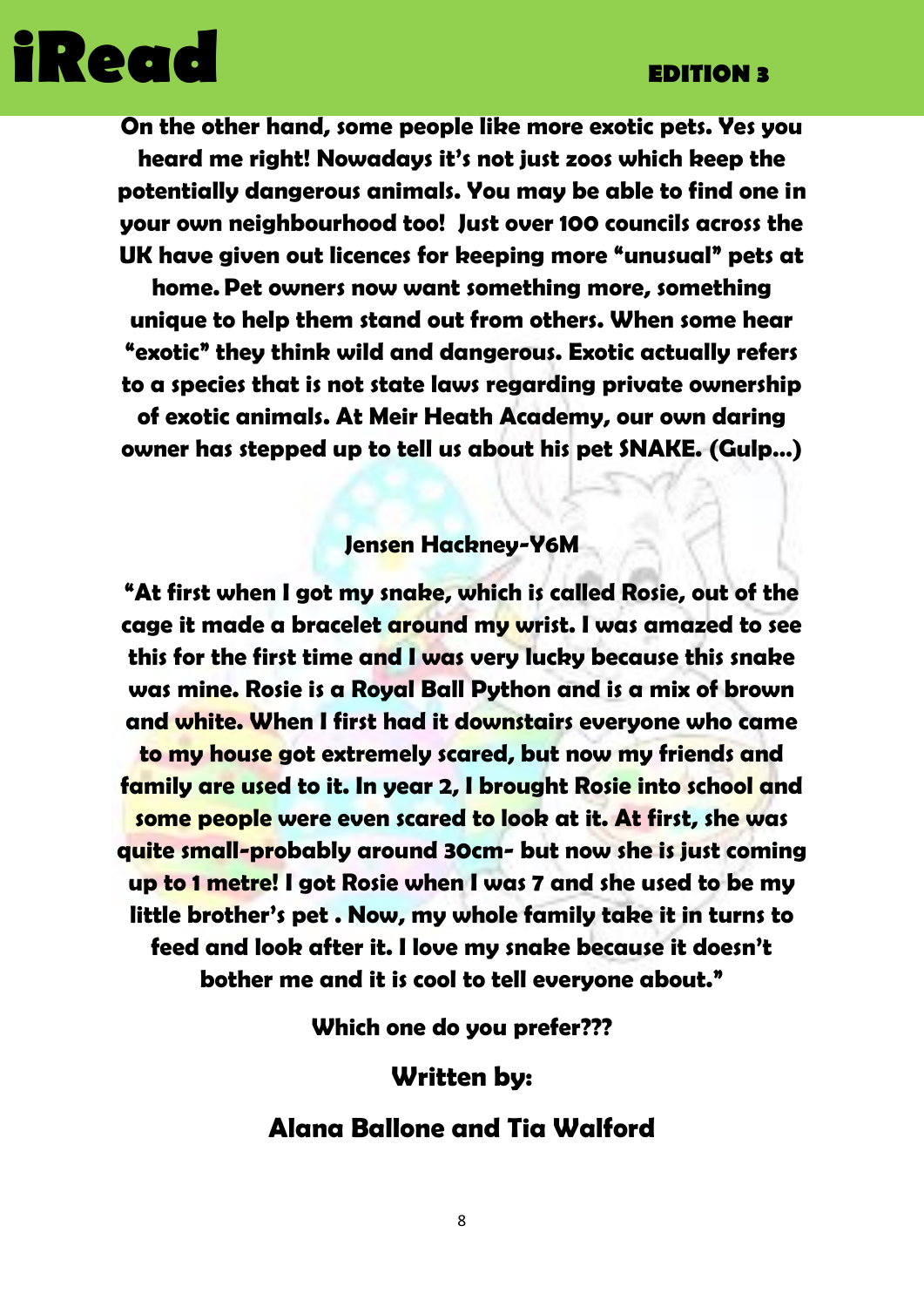



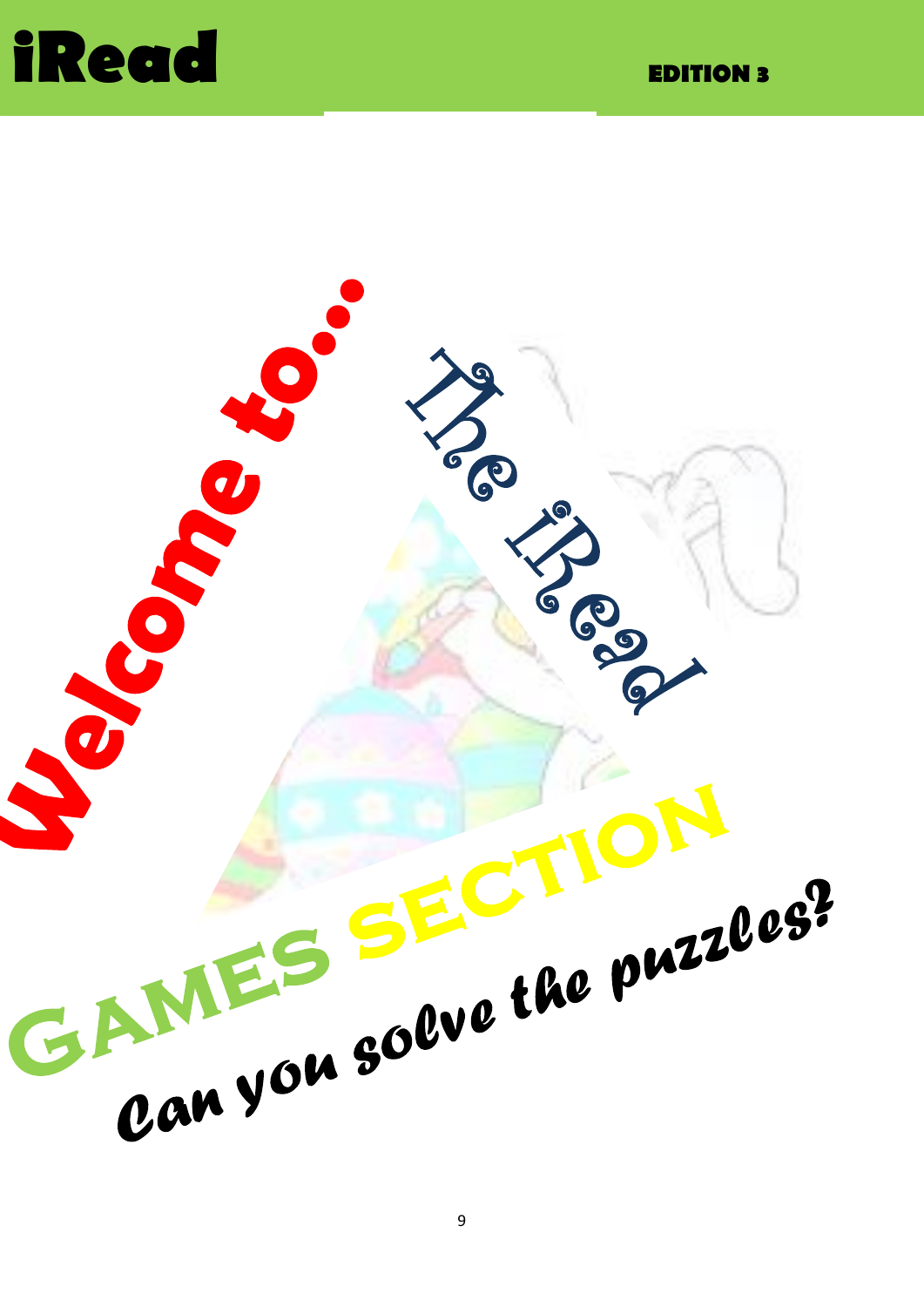



### **Miller's Maze**





Suggested by Kai Doughty, Y6M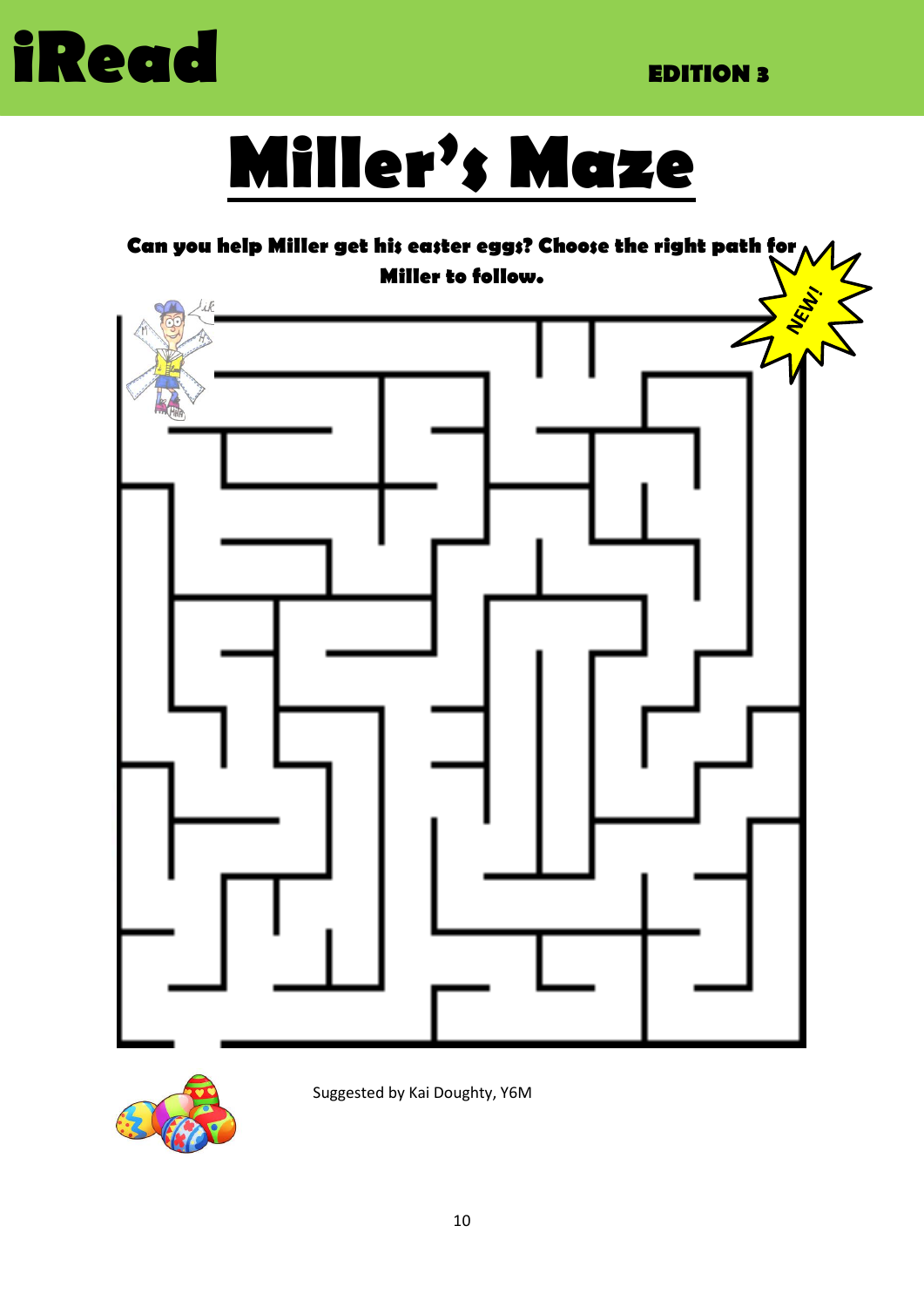

### **Which One??**

#### **There are 8 bunnies below; each with a number. Which number bunny matches the one in the box?**

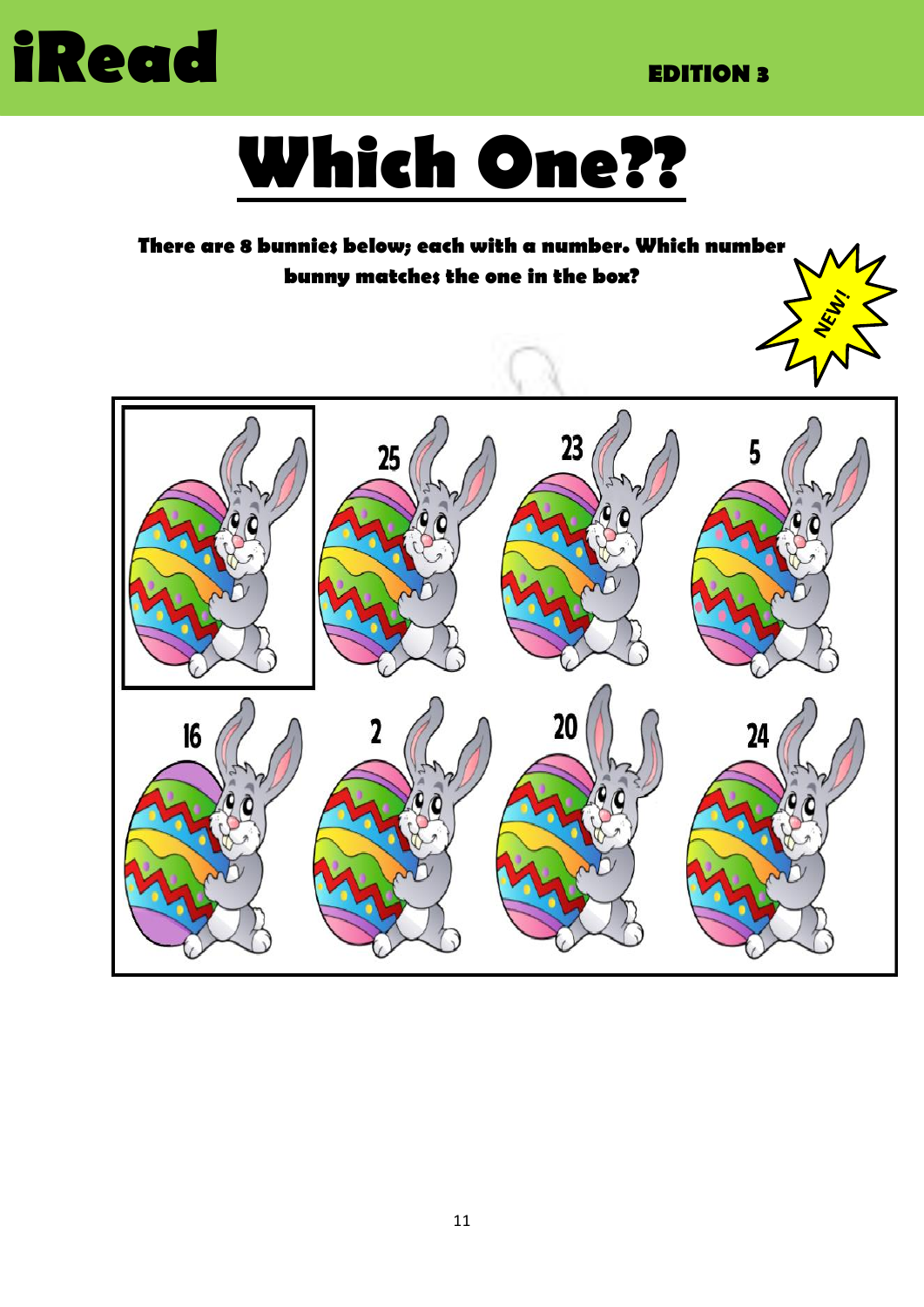### **Book of the Month**



**Ben's humdrum granny isn't all she seems. She's your typical granny, but she has a dark secret... She's an international jewel thief! Maybe grannies aren't so dull after all?**

**Join plumbing addict Ben and his granny on the heist of a lifetime. Will they accomplish mission impossible? Can two dubious jewel thieves steal the most wanted jewels in the entire world…..?**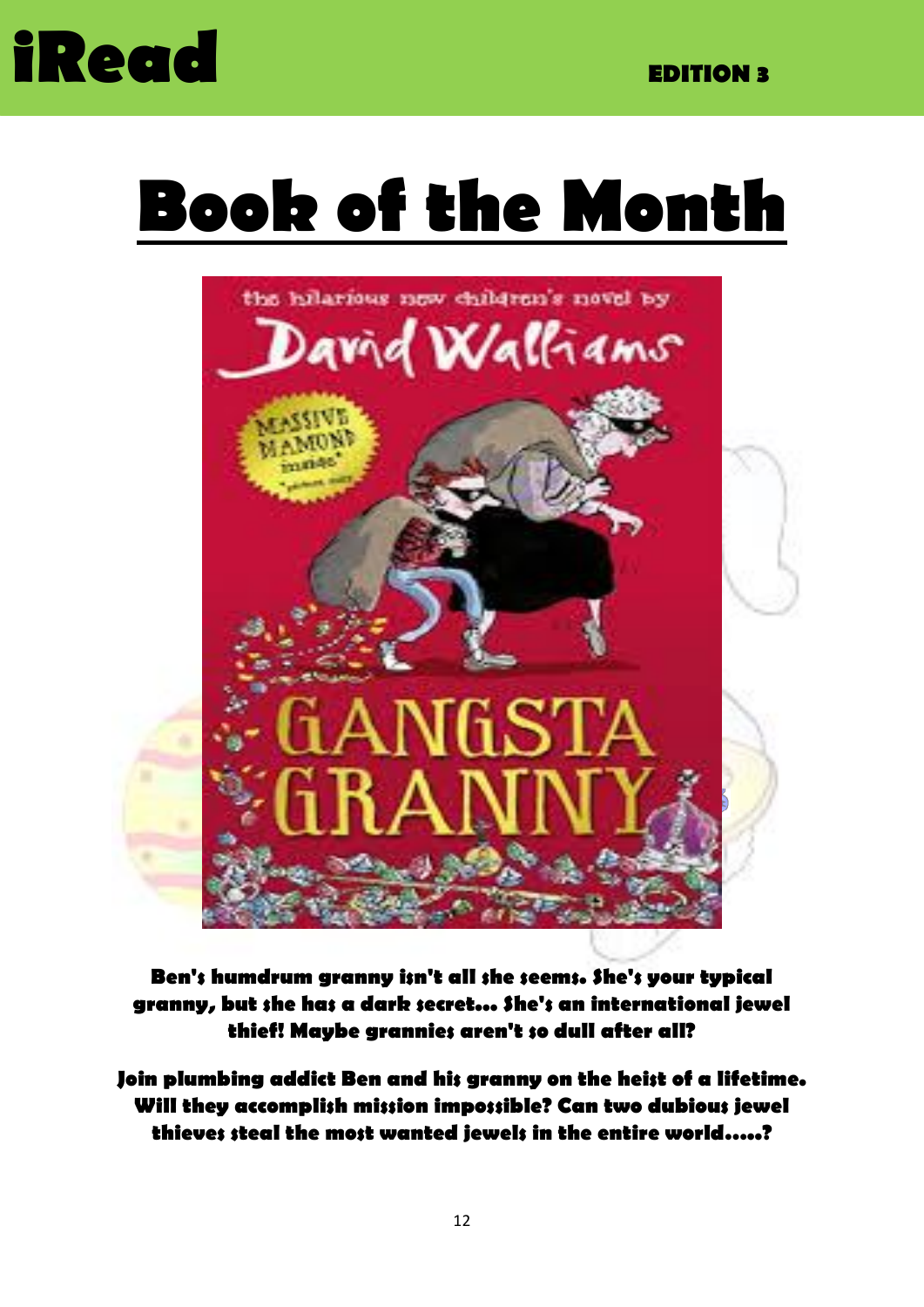### **Spot the difference!**

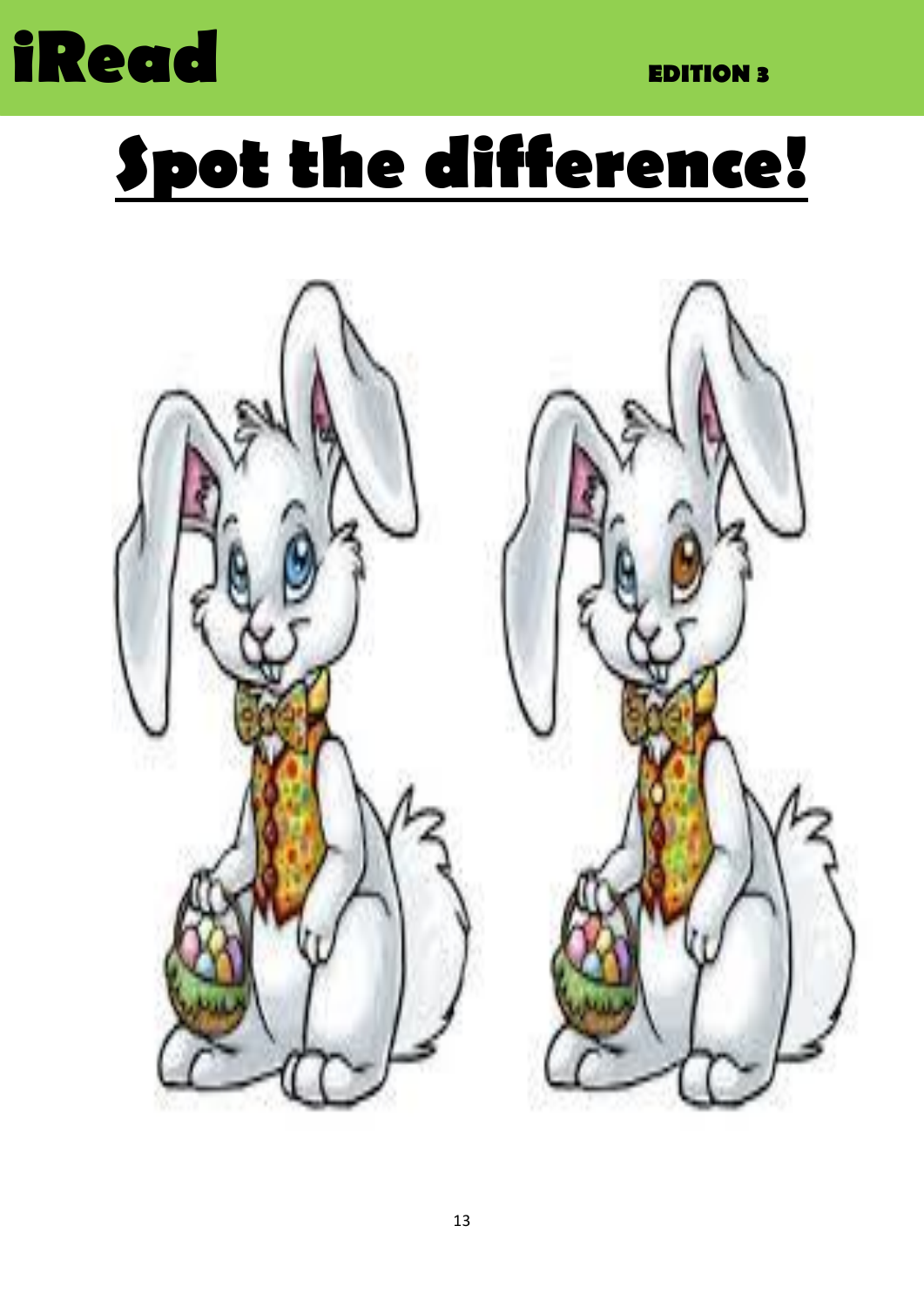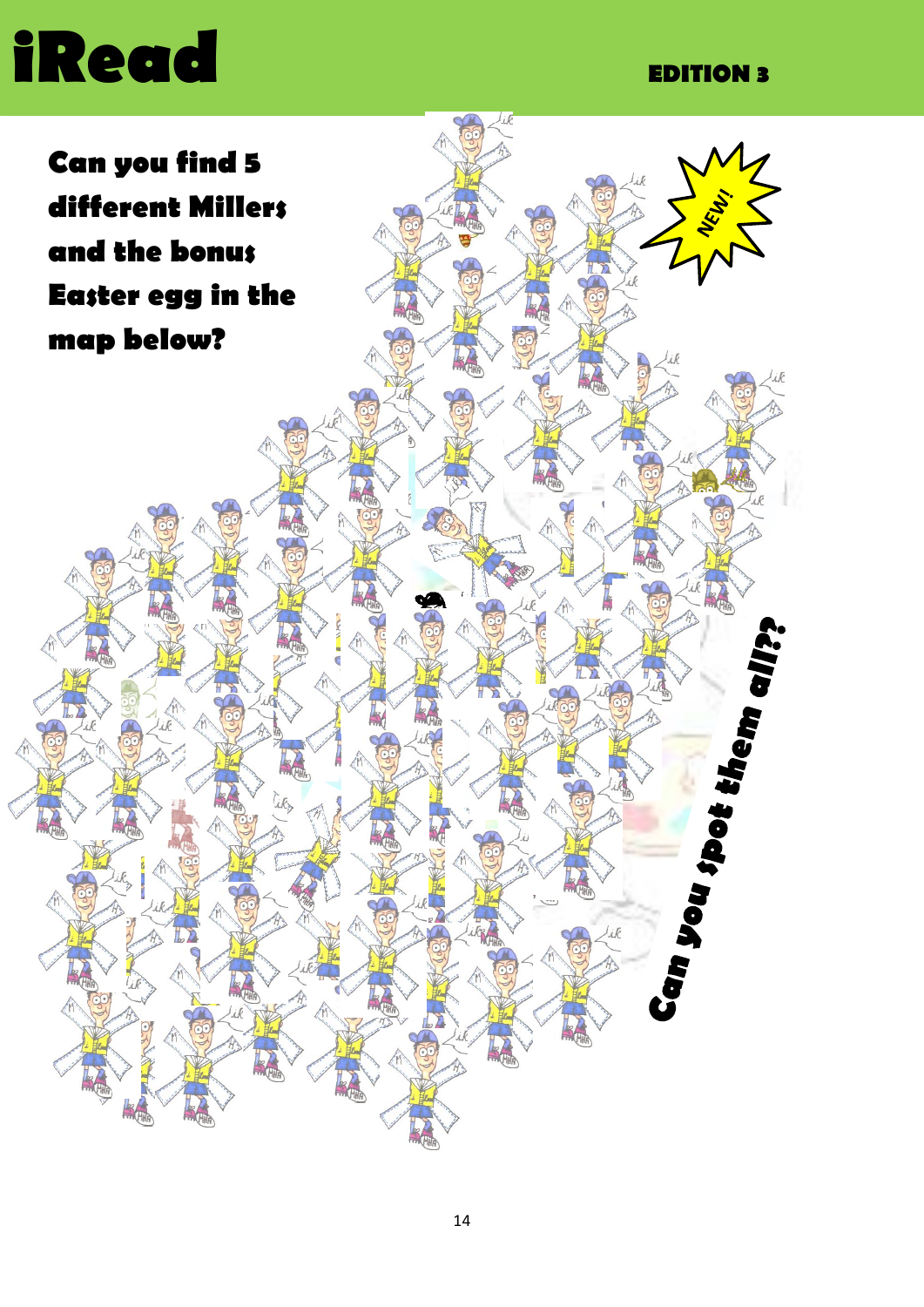



All the following pictures are related to a famous author. Can you guess who it is?

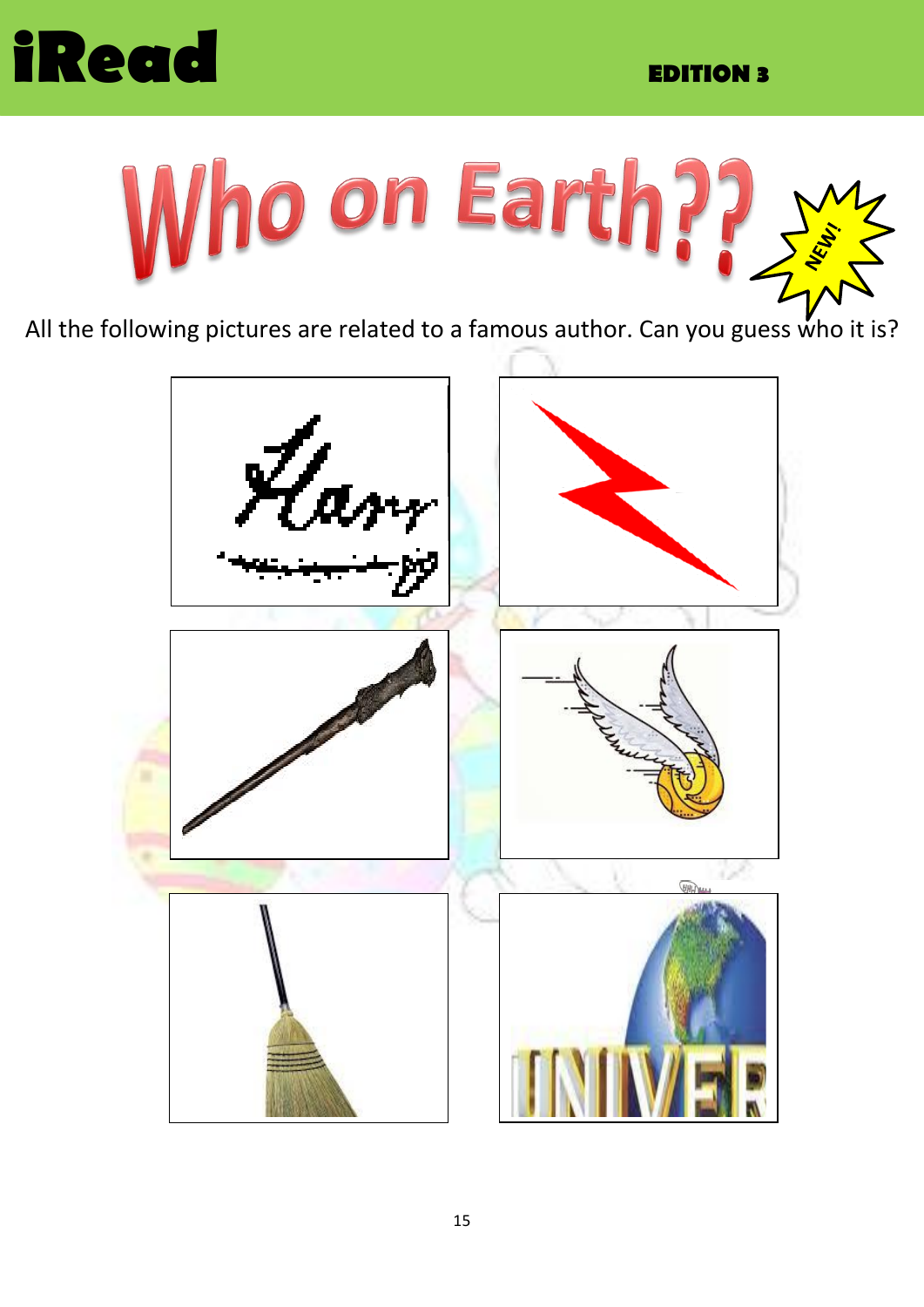

#### **Reading Games**

#### Can you find all 10 Easter-themed words in the grids below?

| E         | G | G |   | F | G           | R            | D         | Y         |           | D            | W         |                |
|-----------|---|---|---|---|-------------|--------------|-----------|-----------|-----------|--------------|-----------|----------------|
| A         | U | R | Y | B | C           | B            | H         | H         | E         | A            | O         | B              |
| W         | L | C | H | I | C           | K            | K         | U         | S         | G            | P         | R              |
| $\bullet$ | П | B | A | R | A           | Y            | F         | N         | M         | $\mathbf{s}$ | G         | E              |
| B         | K | D | D | A | $\mathbf s$ | L            | Y.        | T         | N         | P            | D         | A              |
| U         | D | T | M | B | N           | A            | N         | J         | M         | N            | $\bullet$ | D              |
| N         | L | P | F | B | H           | T            | P         | $\bullet$ | S         | B            |           | K              |
| N         | W | F | H |   | B           | P            | A         | ۰         | N         | ъ            | F         | $\blacksquare$ |
| Y         | E |   | N | T | B           | $\mathbf{z}$ | A         | $\bullet$ | D         | R            | \$        |                |
| B         | R | N | K | M | K           | L            | $\bullet$ | H         | G         | P            | D         | A              |
| C         | H | D | A | O | W           | H            | N         | E         | $\bullet$ | L            | O         | S              |
| A         | W | U | E | A | $\mathbf s$ | Т            | E         | R         | H         | Ą            | E         |                |
| C         | X | D | C | O | L           | A            | T         | E         | T         | J            | C         | E              |

#### **EGGS PAINT CHOCOLATE BREAD RABBIT BUNNY WINE HUNT CHICK EASTER**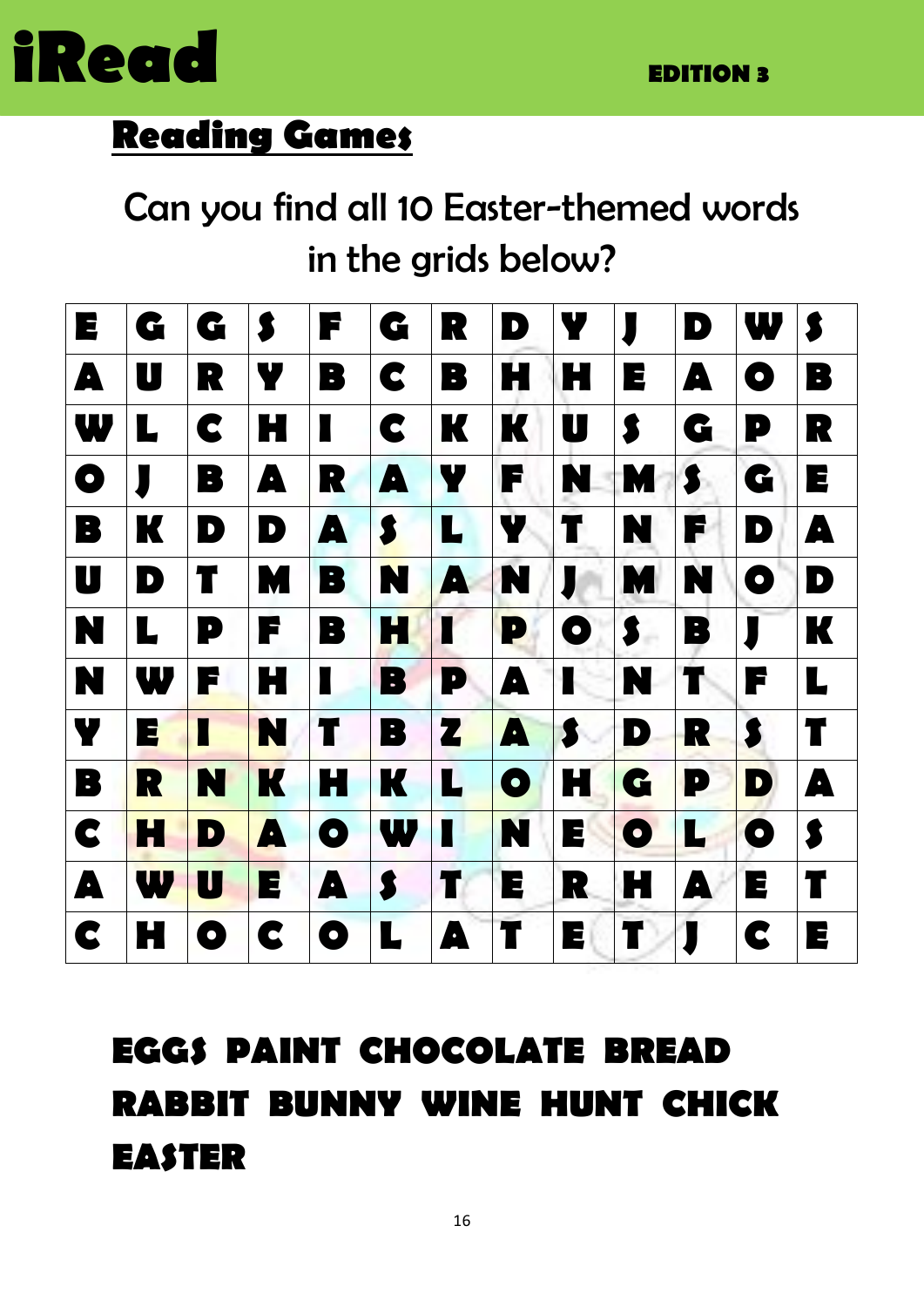

| E  | A | S |           | E                        |   | I  | B | B            | A         | W         | S | B         |
|----|---|---|-----------|--------------------------|---|----|---|--------------|-----------|-----------|---|-----------|
| W  | G | H | W         | Y                        | H | R  | J | F            | E         | $\bullet$ | R | R         |
|    | T | G | R         | L                        | B | W  | T | Y            | W         | E         | E | E         |
| N  | E | A | $\bullet$ | K                        | B | C  | E | P            | A         | П         | T | A         |
| A  | W | T | U         | U                        | A | T  | L | D            | E         | N         | S | L         |
| E  |   | H | N         | W                        | R | \$ | E | R            | U         | \$        | A | M         |
| A  | N | N | N         | K                        | D | Y  | K | Н            | G         | T         | E | T         |
| \$ | Y | П | Y         | R                        | T | C  | Н | 1            | C         | $\bullet$ | R | $\bullet$ |
| T  | L | S | D         | P                        | A | п  | N | E            | н         | R         | E | A         |
| E  | M | N | п         | A                        | P | H  | D | F            | $\bullet$ | G         | Н | E         |
| E  | B | K | C         | $\overline{\phantom{a}}$ | H | C  | R | Y            | C         | Н         |   | R         |
| R  | U | N | M         | N                        | Y | E  | R | $\mathbf{s}$ | O         | D         | K | J         |
| W  | H | N | E         |                          | A | L  | O | C            | O         | Н         | C | N         |

#### **EGGS PAINT CHOCOLATE BREAD RABBIT BUNNY WINE HUNT CHICK EASTER**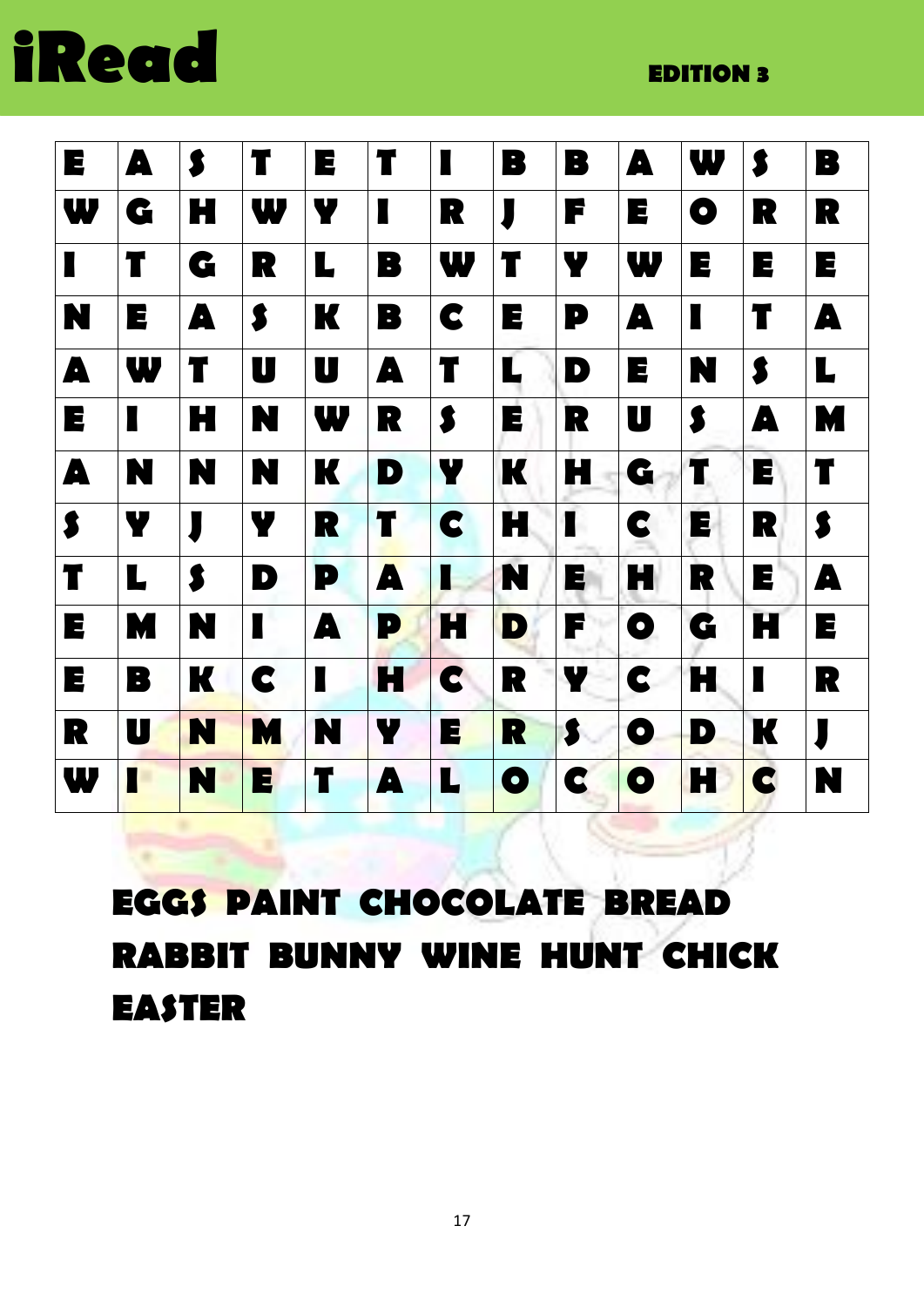

#### **Easter special crossword**



Created by our wonderful right-hand men: Aaron Boardman & Evan Pugh.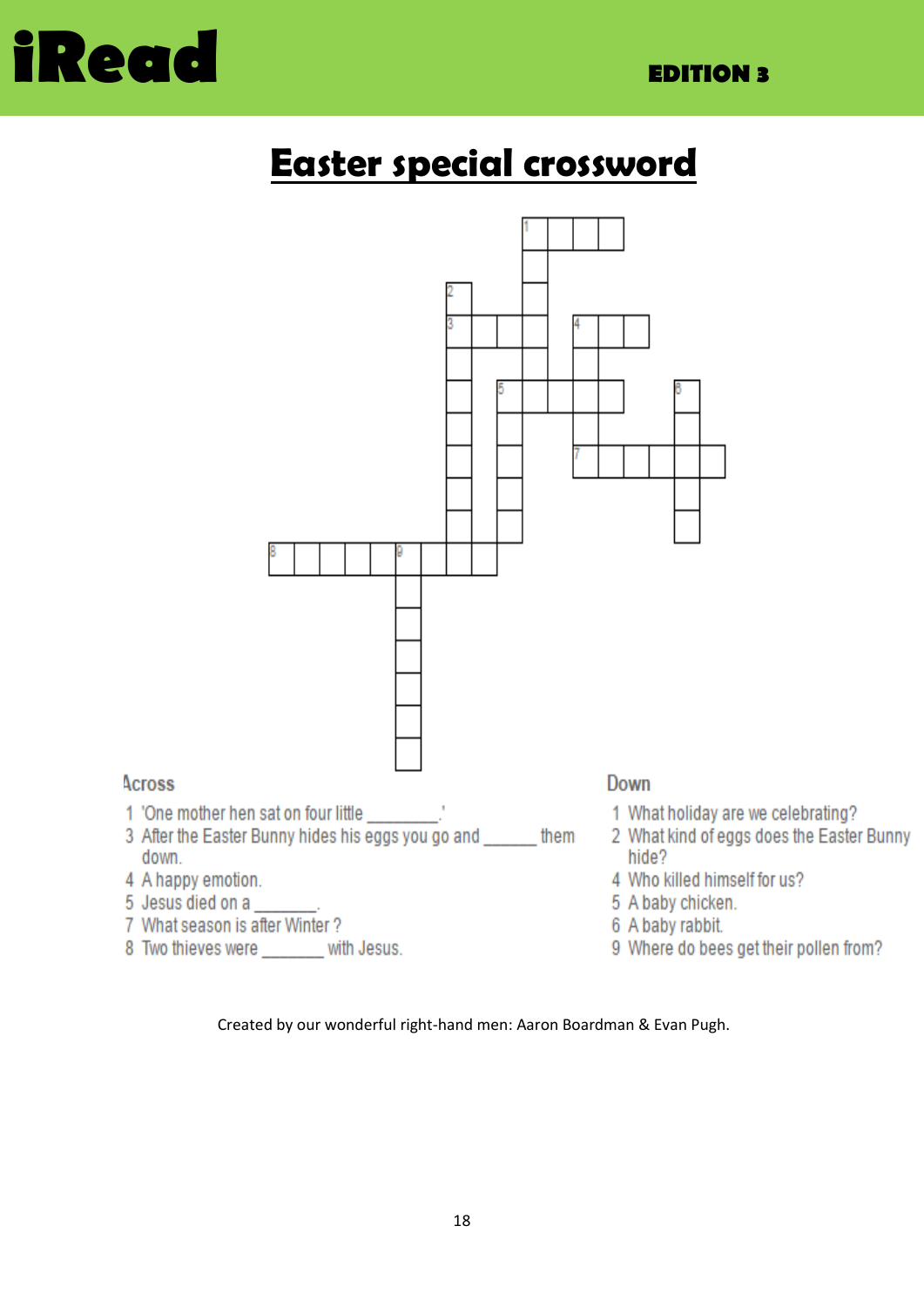



### **RIDDLES!**

How do you spell rabbit without pronouncing the 'R'? Bunny! What came first, the chicken or the egg? The egg because dinosaurs laid them long before there were chickens!